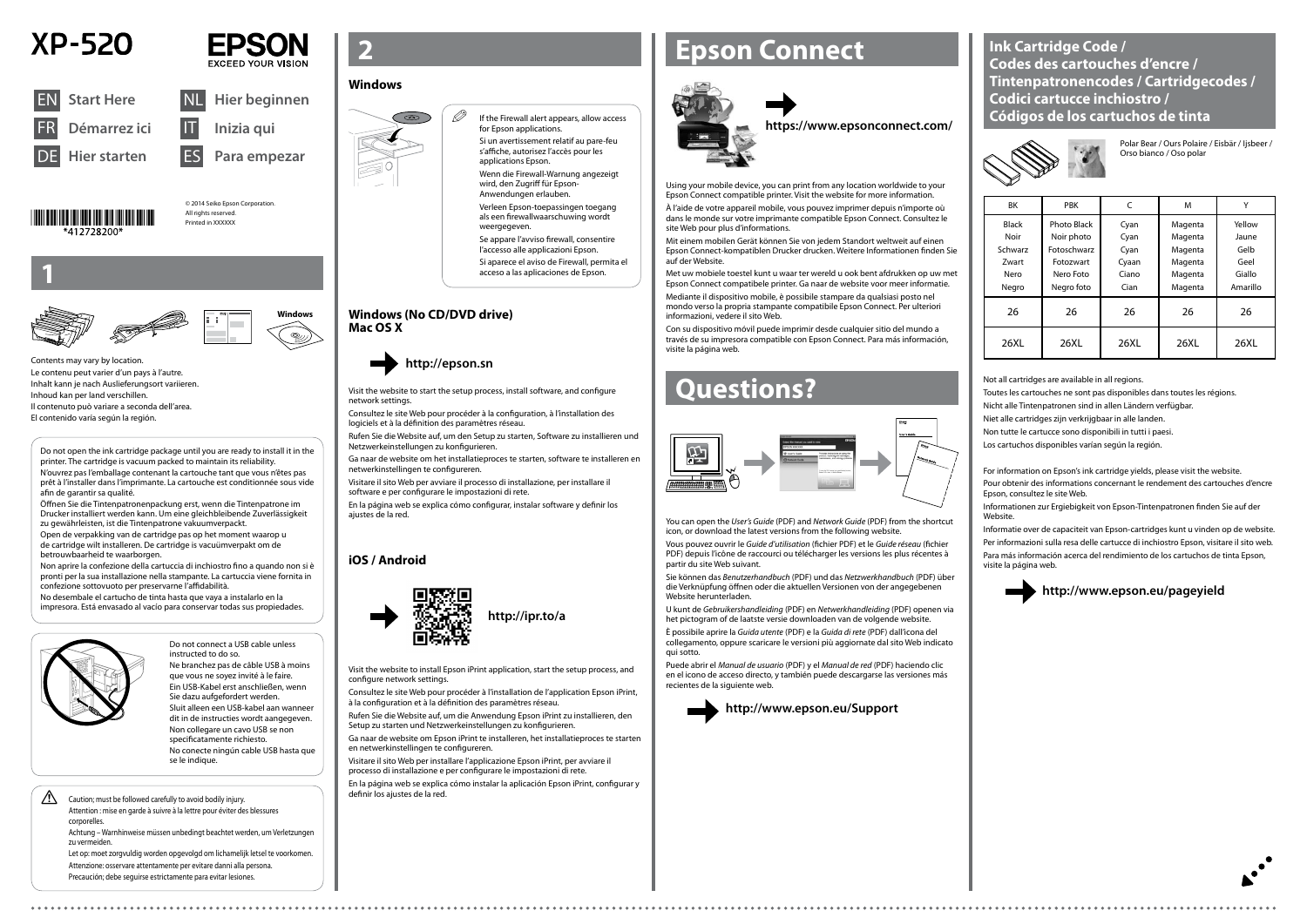### **Basic Operations / Opérations de base / Standardbedienung / Standaardgebruik / Operazioni di base / Operaciones básicas**

**Guide to Control Panel Guide du panneau de contrôle Erklärung des Bedienfelds Uitleg bij bedieningspaneel Guida al pannello di controllo Guía del panel de control**



Turns the printer on or off.  $\mathbf{d}$ Permet de mettre l'imprimante sous ou hors tension. Schaltet den Drucker ein oder aus. Printer aan- of uitzetten. Accende o spegne la stampante. Enciende y apaga la impresora.

Appuyez sur  $\blacktriangle, \blacktriangle, \blacktriangleright, \blacktriangledown$  pour sélectionner les menus. Appuyez sur **OK** pour confirmer le paramètre sélectionné et passer à l'écran suivant. Wählen Sie mit **(**, ▲, ▶, ▼ die Menüs. Drücken Sie **OK**, um die ausgewählten Einstellungen zu bestätigen und zum nächsten Bildschirm zu wechseln.

Displays the home screen. Affiche le menu d'accueil. Ruft die Startseite auf. Startscherm weergeven. Visualizza la schermata principale. Abre la pantalla de inicio.

Press  $\blacktriangle, \blacktriangle, \blacktriangleright, \blacktriangledown$  to select menus. Press **OK** to confirm the setting you  $\blacktriangle$  $40K$  $\blacktriangleright$ have selected and go to next screen

> Menu's selecteren door te drukken op **4**, **A**, ▶, ▼, Druk op **OK** om de geselecteerde instelling te bevestigen en naar het volgende scherm te gaan.

Premere **<, △, ▶, ▼** per selezionare i menu. Premere **OK** per confermare l'impostazione selezionata e passare alla schermata successiva.

Para seleccionar menús, pulse  $\blacktriangle, \blacktriangle, \blacktriangleright$  y  $\blacktriangledown$ . Para confirmar el ajuste seleccionado y pasar a la siguiente pantalla, pulse **OK**.

Starts the operation you selected.  $\langle \hat{v} \rangle$ Permet de lancer l'opération sélectionnée. Startet den gewählten Vorgang. Geselecteerde bewerking starten. Avvia l'operazione selezionata. Inicia la operación seleccionada.

Stops the ongoing operation or initialize the current settings.  $\bigcirc$ Permet d'arrêter l'opération en cours ou d'initialiser les paramètres définis.

Bricht den laufenden Vorgang ab oder initialisiert die aktuellen Einstellungen.

Actieve bewerking stoppen of huidige instellingen initialiseren. Arresta l'operazione in corso o inizializza le impostazioni attuali. Detiene la operación en curso o inicializa los ajustes en vigor.

 $\mathbb{F}_{\mathsf{A}\mathsf{P}}$  Icons that show the network status are displayed at the upper right on the LCD screen.

> Les icônes indiquant le statut du réseau sont affichées dans la partie supérieure droite de l'écran LCD.

Symbole zum Netzwerkstatus werden oben rechts im LCD-Bildschirm angezeigt.

In de rechterbovenhoek van het display worden pictogrammen voor de netwerkstatus weergegeven. Nelle parte superiore destra dello schermo LCD vengono visualizzate le icone che mostrano lo stato della rete. Los iconos que indican el estado de la red se encuentran en la parte superior derecha de la pantalla LCD.

**Loading Paper Chargement du papier Einlegen von Papier Papier laden Caricamento della carta Carga del papel**



Open the front cover and pull out the paper cassette.

- Ouvrez le capot avant et retirez l'unité papier.
- Öffnen Sie die obere Abdeckung und ziehen Sie die Papierkassette heraus. Deksel aan de voorzijde openen en papiercassette uittrekken. Aprire il coperchio anteriore ed estrarre il cassetto carta. Abra la cubierta frontal y despliegue la cassette del papel.



Slide the edge guides to the sides of the paper cassette. Faites glisser les guides latéraux contre les bords de l'unité papier. Die Papierführungsschienen an die Kanten der Papierkassette schieben. Zijgeleiders naar de zijkanten van de papiercassette schuiven. Far scorrere le guide laterali sui lati del cassetto carta. Deslice las guías laterales hasta que toquen los bordes de la cassette del papel.



Slide the edge guide to adjust to the paper size you will use. Faites glisser le guide latéral conformément à la taille de papier que vous souhaitez utiliser.

Die Papierführungsschiene auf das verwendete Papierformat schieben. Zijgeleider instellen op het papierformaat dat u wilt gebruiken. Far scorrere la guida laterale per regolarla in base al formato carta utilizzato. Mueva la guía lateral para ajustarla al tamaño del papel que vaya a usar.

- Press  $OK$  to display the print settings, and then press  $\nabla$  to check or change the settings.
- Appuyez sur **OK** pour afficher les paramètres d'impression, puis sur  $\blacktriangledown$  pour vérifier ou modifier les paramètres.
- Drücken Sie OK zur Anzeige der Druckeinstellungen und anschließend ▼, um die Einstellungen zu prüfen oder zu ändern.
- Op **OK** drukken om de afdrukinstellingen weer te geven en vervolgens op ▼ drukken om de instellingen te controleren of te wijzigen.
- Premere OK per visualizzare le impostazioni di stampa, quindi premere ▼ per controllare o modificare le impostazioni.
- Pulse OK para ver los ajustes de impresión y luego pulse ▼ para consultarlos o cambiarlos.



Load paper toward the edge guide with printable side face-down, and check that the paper is not sticking out from the end of the cassette.

> Appuyez sur  $\otimes$  pour lancer l'impression.

Drücken Sie  $\otimes$ , um den Druckvorgang zu starten.

Op  $\diamondsuit$  drukken om het afdrukken te starten.

Premere  $\otimes$  per avviare la stampa. Para empezar a imprimir, pulse  $\Diamond$ .



Chargez le papier contre le guide latéral, en orientant le côté imprimable vers le bas, et vérifiez que le papier ne dépasse pas de l'extrémité de l'unité.

Papier gegen die Papierführungsschiene mit der bedruckbaren Seite nach unten einlegen und darauf achten, dass das Papier nicht über das Kassettenende hinausragt.

La schermata di impostazione carta viene visualizzata sullo schermo LCD. Selezionare il formato e il tipo della carta caricata nella stampante

Papier met de afdrukzijde naar beneden tegen de zijgeleider plaatsen en controleren of het papier niet achter uit de cassette komt.

Caricare la carta verso la guida laterale con il lato stampabile rivolto verso il basso e verificare che la carta non sporga dall'estremità del cassetto. Cargue el papel pegado a la guía lateral, con la cara imprimible boca abajo, y

confirme que no sobresalga de la cassette.



Slide the edge guides to the edges of the paper. Keep the cassette flat and insert it back into the printer carefully and slowly.

Faites glisser les guides latéraux contre les bords du papier. Maintenez l'unité à plat et réinsérez-la délicatement et doucement dans l'imprimante.

Die Papierführungsschienen an die Papierkanten schieben. Die Kassette flachhalten und langsam und vorsichtig wieder in den Drucker einsetzen. Zijgeleiders tegen de zijkanten van het papier schuiven. Schuif de cassette mooi

recht terug in de printer. Doe dit langzaam en voorzichtig.

Far scorrere le guide laterali sui bordi della carta. Tenere il cassetto in piano e reinserirlo nella stampante attentamente e lentamente.

Deslice las guías laterales hasta que toquen los bordes del papel. La cassette tiene que entrar plana en la impresora; insértela de nuevo con cuidado.

## $\boldsymbol{\Omega}$

**Printing Photos Impression de photos Drucken von Fotos Foto's afdrukken Stampa di foto Impresión de fotos**



A

- Insert a memory card and enter the **Print Photos** mode from the home screen. Insérez une carte mémoire et activez le mode **Imprimer photos** à partir de l'écran d'accueil.
- Setzen Sie eine Speicherkarte ein und rufen Sie im Menü "Startseite" den Modus **Fotos drucken** auf.
- Geheugenkaart plaatsen en de modus **Foto's afdrukken** openen in het startscherm.
- Inserire una scheda di memoria e accedere al modo **Stampa foto** dalla schermata Home.
- Inserte una tarjeta de memoria, vaya a la pantalla de inicio y entre en el modo **Imprimir fotos**.

## $\boldsymbol{Q}$

- Use  $\triangleleft$  or  $\triangleright$  to select **Select Photos**, and press **OK**.
- Utilisez ◀ ou ▶ pour sélectionner **Sélectionner des photos** et appuyez sur **OK**. Wählen Sie mit < oder > den Menüpunkt **Fotos wählen** und drücken Sie anschließend **OK**.
- **Foto's selecteren** selecteren met < of  $\blacktriangleright$  en op **OK** drukken.
- Utilizzare < o > per selezionare **Seleziona foto** e premere OK.
- Use < o > para elegir **Seleccionar fotografías** y pulse OK.

### C

- Use  $\blacktriangle$  or  $\blacktriangleright$  to select a photo, and use  $\blacktriangle$  or  $\ntriangleright$  to set the number of copies.
- Utilisez < ou ▶ pour sélectionner une photo et utilisez ▲ ou ▼ pour définir le nombre de copies.
- Wählen Sie mit < oder > ein Foto und stellen Sie mit ▲ oder ▼ die Anzahl der Kopien ein. Foto selecteren met  $\triangleleft$  of  $\triangleright$  en aantal exemplaren instellen met  $\triangle$  of  $\nabla$ .
- Utilizzare  $\triangleleft$  o  $\blacktriangleright$  per selezionare una foto e  $\triangleq$  o  $\ntriangleright$  per impostare il numero di copie.
- Use  $\triangleleft$  o  $\triangleright$  para seleccionar una foto y luego  $\triangle$  o  $\nabla$  para configurar el número de copias.

## Ø

Pull out the output tray. Sortez le bac de sortie. Ziehen Sie das Ausgabefach heraus. Uitvoerlade naar buiten trekken. Estrarre il vassoio di uscita.





Raise the panel. Soulevez le panneau. Stellen Sie das Bedienfeld nach oben. Paneel omhoog zetten. Sollevare il pannello. Levante el panel.

> The paper setup screen is displayed on the LCD screen. Select the paper size and paper type you loaded in the printer.

L'écran de configuration du papier s'affiche sur l'écran LCD. Sélectionnez la taille et le type de papier chargé dans l'imprimante.

Das Papiereinstellungsfenster wird im LCD-Bildschirm angezeigt. Wählen Sie Größe und Typ des im Drucker eingelegten Papiers.

Het scherm met papierinstellingen wordt weergegeven op het display. Selecteer het papierformaat en de papiersoort van het papier dat u in de printer hebt geladen.

La pantalla de configuración del papel aparece en la pantalla LCD. Seleccione el tamaño y el tipo del papel cargado en la impresora.

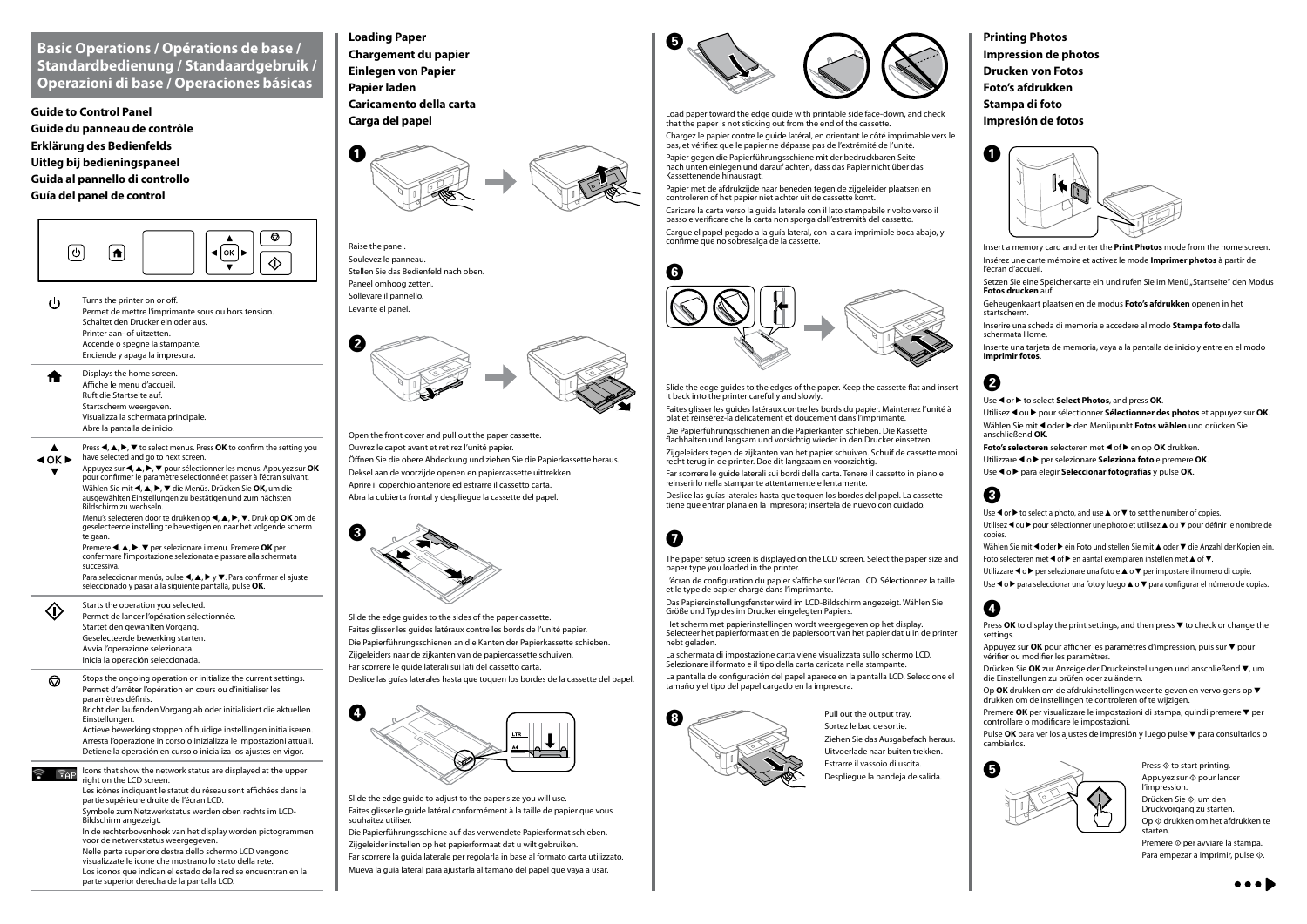**Clearing the paper jam**

**Suppression des bourrages papier**

**Beseitigen von Papierstau**

**Papierstoring verhelpen**

**Rimozione dell'inceppamento carta**

**Cómo solucionar un atasco de papel**

Pull out the rear cover and carefully remove the jammed paper.

Retirez le capot arrière et ôtez délicatement le papier coincé. Ziehen Sie die hintere Abdeckung heraus und entfernen Sie vorsichtig das

Öffnen Sie die hintere Abdeckung und entfernen Sie vorsichtig das gestaute Papier

gestaute Papier. Deksel aan de achterzijde uittrekken en het vastgelopen papier voorzichtig

verwijderen.

Estrarre il coperchio posteriore e rimuovere con attenzione la carta inceppata. Saque la cubierta posterior y retire con cuidado el papel atascado.

Open the rear cover and carefully remove the jammed paper. Ouvrez le capot arrière et ôtez délicatement le papier coincé.

Deksel aan achterzijde verwijderen en vastgelopen papier voorzichtig verwijderen.

Aprire il coperchio posteriore e rimuovere con attenzione la carta inceppata. Abra la cubierta posterior y retire con cuidado el papel atascado.

Reattach the rear cover. Réinstallez le capot arrière. Setzen Sie die hintere Abdeckung wieder ein. Deksel aan achterzijde van apparaat weer aanbrengen. Rimontare il coperchio posteriore. Vuelva a colocar la cubierta posterior.







**From the rear cover / À partir du capot arrière / Aus der hinteren Abdeckung / Bij deksel aan achterzijde / Dal coperchio posteriore / En la cubierta posterior**

**Replacing Ink Cartridges Remplacement des cartouches d'encre Ersetzen von Tintenpatronen Cartridges vervangen Sostituzione delle cartucce di inchiostro**

**Cambio de cartuchos de tinta**

Prepare new ink cartridge(s). For best results, gently shake only the new Black ink cartridge four or five times and then unpack.

Préparez la ou les cartouches d'encre neuves. Pour des résultats optimaux, secouez délicatement la nouvelle cartouche d'encre Noir, et seulement celle-ci, quatre ou cinq fois avant d'ouvrir l'emballage.

- $\mathscr{D}$  You do not need to shake the color ink cartridges and the Photo Black ink cartridge.
	- Il n'est pas nécessaire de secouer les cartouches d'encre de couleur ou la cartouche d'encre Noir photo.

Neue Tintenpatrone(n) bereithalten. Das beste Ergebnis erhalten Sie, wenn Sie nur die neue Tintenpatrone Schwarz vor dem Auspacken vier- bis fünfmal vorsichtig schütteln.

Nieuwe cartridge(s) voorbereiden. Voor het beste resultaat moet u alleen de nieuwe cartridge met Zwart vier of vijf keer voorzichtig schudden voordat u de verpakking opent.

#### $\mathscr{Q}$  If the ink cartridge holder does not move to the ink cartridge replacement position, close the scanner unit and select **Setup** > **Maintenance** > **Ink Cartridge(s) Replacement**.

Preparare cartucce di inchiostro nuove. Per risultati ottimali, agitare delicatamente la nuova cartuccia di inchiostro Nero quattro o cinque volte prima di aprire la confezione.

Prepare cartucho/s de tinta nuevo/s. Para obtener un mejor resultado, agite suavemente el cartucho de tinta Negro nuevo cuatro o cinco veces antes de desembalarlo.

> Open the scanner unit. Ouvrez le module scanner. Öffnen Sie die Scannereinheit. Scannereenheid openen. Aprire l'unità scanner. Abra la unidad del escáner.

Remove the cap from the new cartridge. Retirez le capuchon de la nouvelle cartouche. Entfernen Sie die Abdeckung von der neuen Patrone. Dop van de nieuwe cartridge verwijderen. Rimuovere il cappuccio dalla nuova cartuccia.

Quite la tapa del cartucho nuevo.

Insert the ink cartridge diagonally into the cartridge holder and gently push it down until it clicks into place.

Insérez la cartouche d'encre de biais dans le porte-cartouche, puis appuyez délicatement sur la cartouche jusqu'à ce qu'un déclic confirme sa mise en place. Setzen Sie die neue Tintenpatrone schräg in den Patronenhalter hinein und drücken Sie sie vorsichtig nach unten, bis sie hörbar einrastet.

Cartridge schuin in de cartridgehouder steken en voorzichtig aanduwen tot de cartridge vastklikt.

Inserire diagonalmente la cartuccia d'inchiostro nel supporto per cartuccia e spingerla delicatamente in basso fino allo scatto in posizione.

Never touch the ink cartridges while the print head is moving. Ne touchez jamais les cartouches d'encre lors du déplacement de la tête d'impression.

Inserte el cartucho diagonalmente en el soporte y empújelo despacio hasta oír el clic que indica que está bien encajado.

Die Farbtintenpatronen und die Fotoschwarz-Tintenpatrone müssen nicht geschüttelt werden.

De kleurencartridges en de cartridge met Fotozwart hoeft u niet te

schudden.

Non è necessario agitare le cartuccia di inchiostro a colori e la cartuccia di Nero foto.

Wait until a completion message is displayed. Attendez qu'un message de finalisation s'affiche. Warten Sie, bis eine Meldung den Abschluss des Vorgangs anzeigt.

No hace falta agitar ni los cartuchos de colores ni el de Negro foto.

Si le porte-cartouche ne se place pas en position de remplacement des cartouches d'encre, fermez le module scanner et sélectionnez **Réglage** > **Maintenance** > **Remplact cartouches d'encre.re**.

Wenn sich der Tintenpatronenhalter nicht in die Tintenpatronen-Auswechselposition bewegt, schließen Sie die Scannereinheit und wählen Sie **Einrichtung** > **Wartung** > **Tintenpatronenwechsel**.

Als de cartridgehouder niet naar de positie voor het vervangen van de cartridges beweegt, moet u de scannereenheid sluiten en **Installatie** > **Onderhoud** > **Vervangen inktpatro(o)n(en)** selecteren.

Se il supporto per cartuccia non si sposta sulla posizione di sostituzione cartuccia, chiudere l'unità scanner e selezionare **Configurazione** > **Manutenzione** > **Sost. cartucce ad inchiostro**.

Si el soporte no se coloca en la posición de sustitución de cartuchos de tinta, cierre la unidad del escáner y seleccione **Ajustes** > **Mantenimiento** > **Sustituir cartuchos de tinta**.

Push the tab to unlock the ink cartridge holder and then remove the cartridge diagonally.

Poussez la languette pour débloquer le porte-cartouche, puis retirez la cartouche de biais.

Drücken Sie die Lasche zur Entriegelung des Tintenpatronenhalters und nehmen Sie die Patrone schräg heraus.

Lipje induwen om de cartridgehouder te ontgrendelen en de cartridge er vervolgens schuin uittrekken.

Premere la linguetta per sbloccare il supporto per cartuccia e quindi rimuovere la cartuccia in direzione diagonale.

Presione la lengüeta para soltar el soporte del cartucho y saque el cartucho diagonalmente.













Close the scanner unit and follow the on-screen instruction. Fermez le module scanner et suivez les instructions affichées à l'écran. Schließen Sie die Scannereinheit und folgen Sie den Bildschirmanweisungen. Scannereenheid sluiten en instructies op het scherm volgen. Chiudere l'unità scanner e seguire le istruzioni a video.

Cierre la unidad del escáner y siga las instrucciones que aparezcan en pantalla.





**From inside the printer / À partir de l'intérieur de l'imprimante / Aus dem Druckerinnenraum / Binnen in printer / Dall'interno della stampante / En el interior de la impresora**

- Open the scanner unit and remove all of the paper inside, including any torn pieces.
- Ouvrez le module scanner et retirez le papier coincé à l'intérieur, morceaux déchirés inclus.
- Öffnen Sie die Scannereinheit und entfernen Sie sämtliches Papier einschließlich von abgerissenen Teilen.
- Scannereenheid openen en al het papier en alle eventuele losse stukken verwijderen.
- Aprire l'unità scanner e rimuovere tutta la carta rimasta all'interno, inclusi eventuali pezzettini strappati.
- Abra la unidad del escáner y saque todo el papel que haya, incluidos los trozos rotos.



Fermez le module scanner. Schließen Sie die Scanner-Einheit.

Scannereenheid sluiten. Chiudere l'unità scanner. Cierre el escáner.

Die Tintenpatronen nicht berühren, während sich der Druckkopf bewegt.

Raak de cartridges nooit aan wanneer de printkop beweegt. Non toccare mai le cartucce di inchiostro durante lo spostamento

della testina di stampa. No toque nunca los cartuchos si el cabezal de impresión está

moviéndose.



### B

- Pull out the paper cassette.
- Sortez l'unité papier.
- Ziehen Sie die Papierkassette heraus.
- Papiercassette naar buiten trekken.
- Estrarre il cassetto carta.
- Saque la cassette del papel.

**From the paper cassette / À partir de l'unité papier / Aus der Papierkassette / In de papiercassette / Dal cassetto carta / En la cassette del papel**

- Remove the jammed paper from the cassette.
- Retirez le papier coincé dans l'unité.
- Entfernen Sie das gestaute Papier aus der Kassette.
- Vastgelopen papier uit de cassette verwijderen.
- Rimuovere la carta inceppata dal cassetto.
- Extraiga el papel atascado de la cassette.

Wacht tot een bericht over voltooiing wordt weergegeven. Attendere la visualizzazione di un messaggio di completamento. Espere a que aparezca un mensaje indicando que ha terminado.